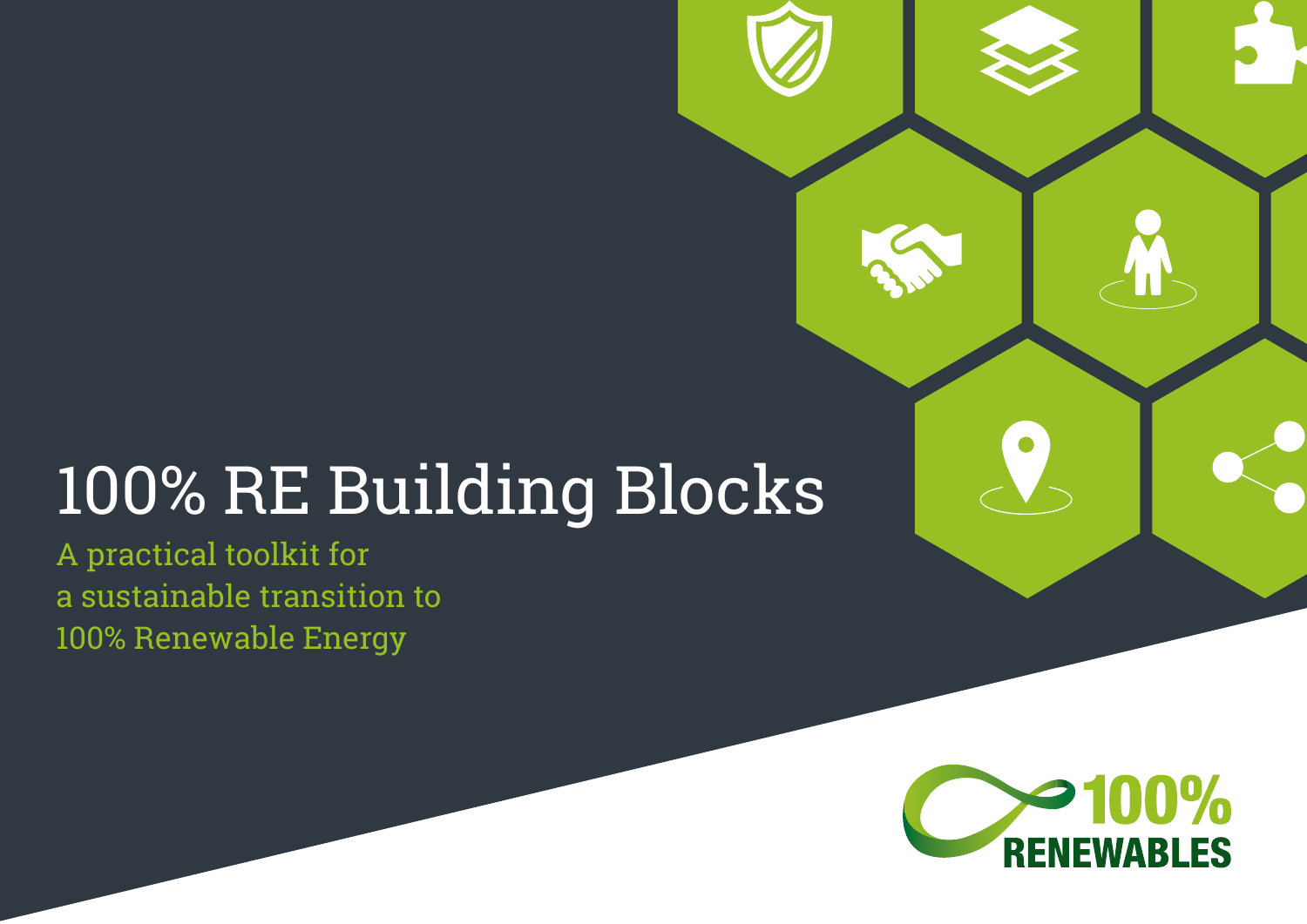

| <b>Mobilise local resources</b>                                                                                                                                              |                                                                        | <b>Preliminary assessments</b>                                                 |                                        |
|------------------------------------------------------------------------------------------------------------------------------------------------------------------------------|------------------------------------------------------------------------|--------------------------------------------------------------------------------|----------------------------------------|
| Map stakeholders and their interests and<br>identify existing engagement platforms and<br>potential gaps for different stakeholders.                                         | Identify the RE potential<br>of your region.                           | Analyse energy<br>consumption data and<br>identify energy shares by<br>source. | Measure current<br>Energy Costs.       |
| Organize workshops and roundtables to identify<br>interests, roles, level of engagement, form coalitions, set<br>up taskforces, engage different actors, start planning etc. | Define geographical<br>boundaries of the 100%RE<br>area in transition. | <b>Identify GHG emissions</b><br>by section.                                   | Measure and quantify<br>Externalities. |

**Identify programs for support and assistance** Identify programs, funds and supporting schemes (from local to international from across departments (energy, environment, economic development, social welfare, etc.) that might support your 100%RE transition.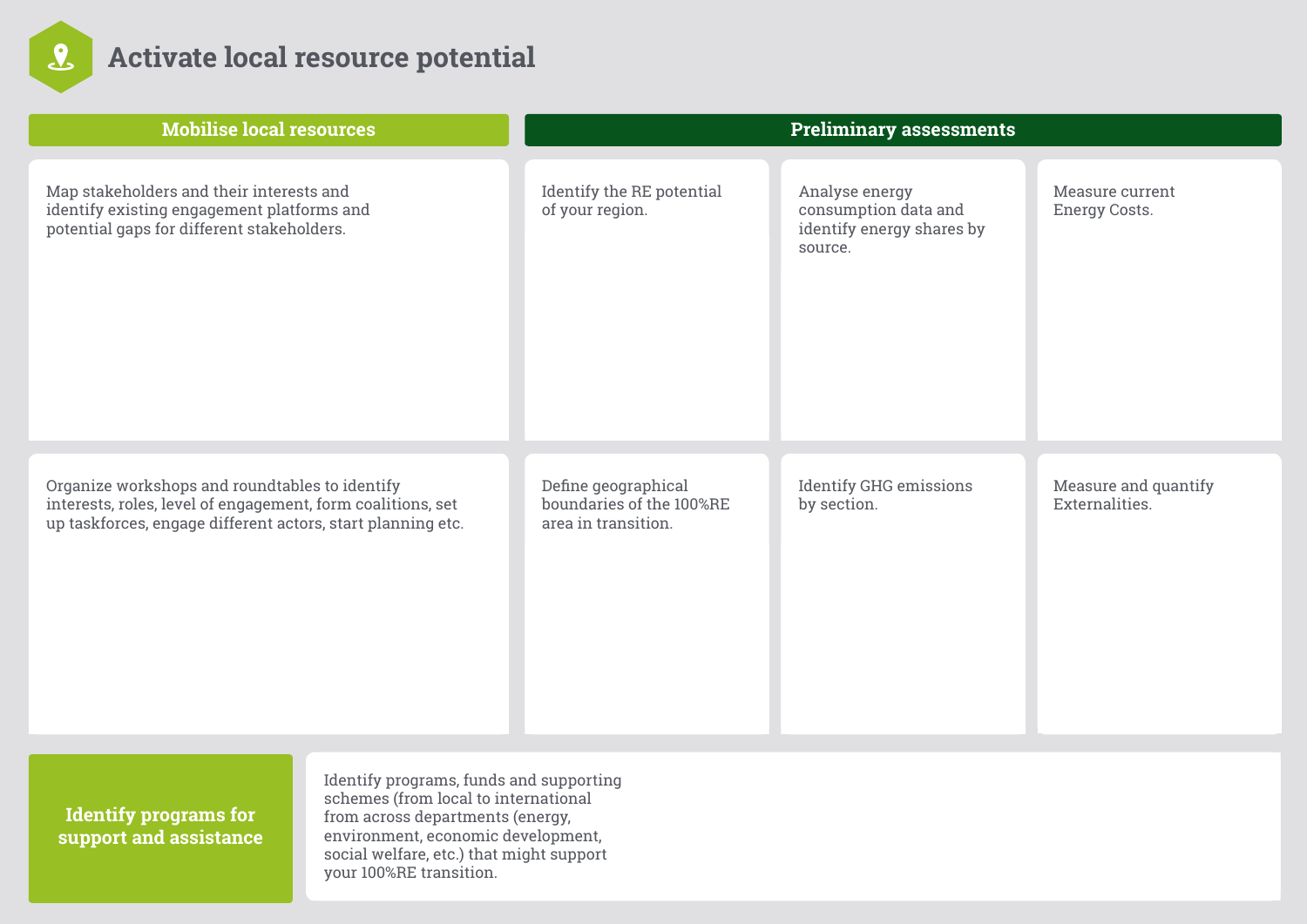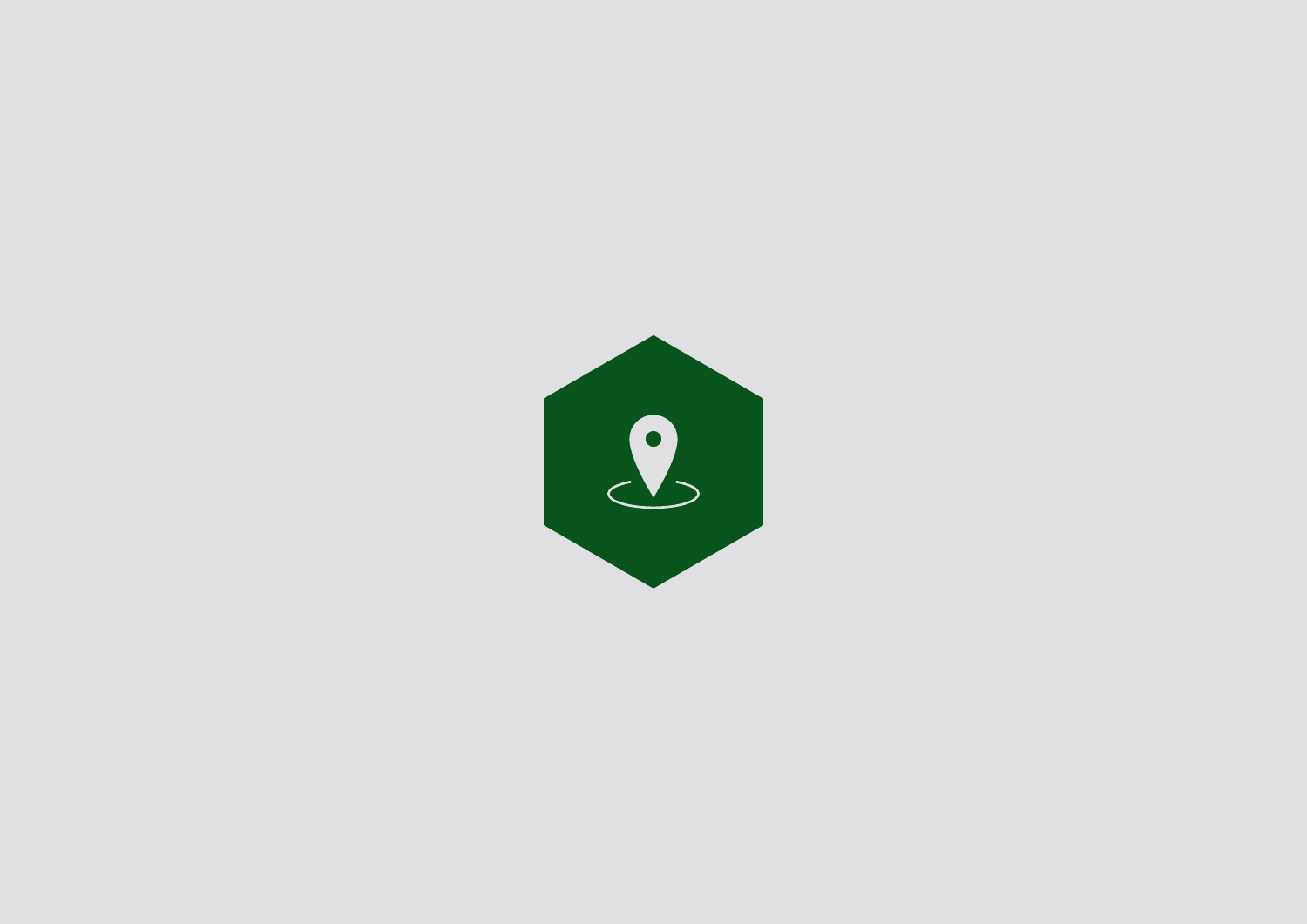

| Define the 100% RE target                                                                  |                                                                                                              | Model 100% renewable energy scenario                                                                                                                                         |                                                                    |                                                                   |                                                        |  |
|--------------------------------------------------------------------------------------------|--------------------------------------------------------------------------------------------------------------|------------------------------------------------------------------------------------------------------------------------------------------------------------------------------|--------------------------------------------------------------------|-------------------------------------------------------------------|--------------------------------------------------------|--|
| Define what sectors are<br>included in the target.                                         | Explain how you<br>calculate your RE<br>shares.                                                              | Identify potential partners in the<br>region such as universities/research<br>institutions to conduct the modelling.<br>Explore opportunities to fund a 100% RE<br>scenario. |                                                                    | Evaluate the infrastructural                                      | changes the scenario entails.                          |  |
|                                                                                            |                                                                                                              |                                                                                                                                                                              |                                                                    | Explore how the 100% RE scenario meet<br>sustainability criteria. |                                                        |  |
|                                                                                            |                                                                                                              |                                                                                                                                                                              | <b>Estimate potential socio-economic benefits</b>                  |                                                                   |                                                        |  |
| Define your mid-term<br>target / by $20_{--}$                                              | Define your long-term<br>target / by $20_{--}$                                                               | Calculate potential<br>savings such as import of<br>conventional energy and<br>additional local revenues.                                                                    | Explore short-term,<br>mid-term and long term<br>economic savings. |                                                                   | Define externalised costs<br>of current energy system. |  |
| Define the scope of the<br>target (e.g. community-<br>wide, municipal<br>operations etc.). | Define the role of public<br>institutions, private<br>entities, citizens, utilities<br>and energy companies. |                                                                                                                                                                              |                                                                    |                                                                   |                                                        |  |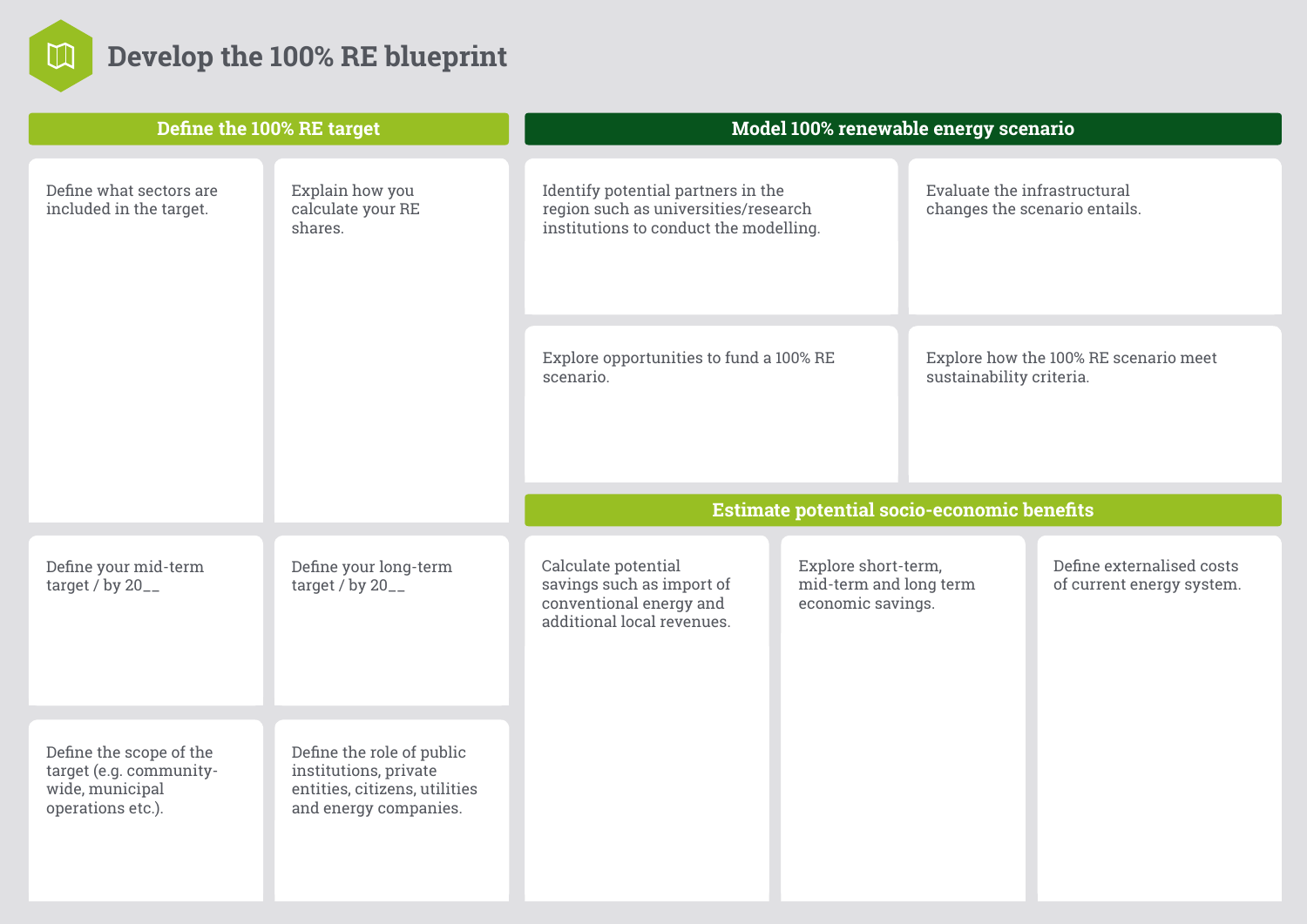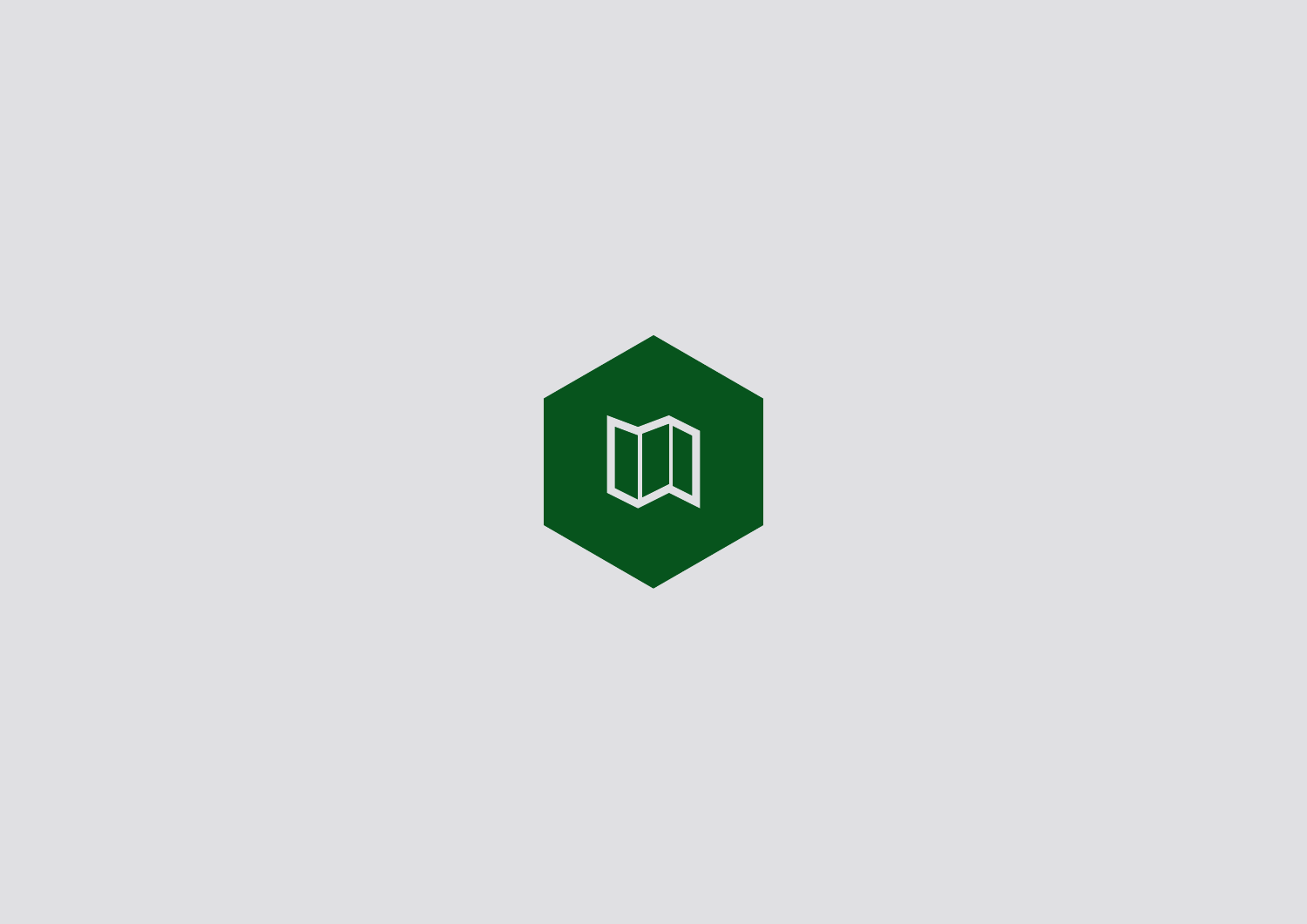

| <b>Fix binding targets</b>                                                   |                                                                                   | Define comprehensive legal and regulatory frameworks                                                                                                                                                                                                                             |  |                                                                                     |  |
|------------------------------------------------------------------------------|-----------------------------------------------------------------------------------|----------------------------------------------------------------------------------------------------------------------------------------------------------------------------------------------------------------------------------------------------------------------------------|--|-------------------------------------------------------------------------------------|--|
| Map existing policies for<br>renewable energy.                               | Identify partnerships with<br>other levels of government.                         | Identify gaps in the<br>Identify laws and<br>regulations that<br>existing legislative<br>framework to define<br>should be ammended.<br>potential additional<br>laws and regulations<br>to be implemented.                                                                        |  | Map which<br>stakeholders are<br>addressed by the<br>existing laws and<br>policies. |  |
| Identify legislative gaps and<br>barriers.                                   | Map overlapping and contradicting<br>policies and legislations across<br>sectors. | Establish relevant institutionalized bodies<br>Set up institutional bodies<br>Identify exemplary bodies<br>responsible for a 100%RE transition<br>in other jurisdictions.<br>across levels of government<br>(e.g. commissions, taskforces,<br>supervisory bodies, institutions). |  |                                                                                     |  |
| Define political mandate in energy policy<br>of the particular juristiction. |                                                                                   |                                                                                                                                                                                                                                                                                  |  |                                                                                     |  |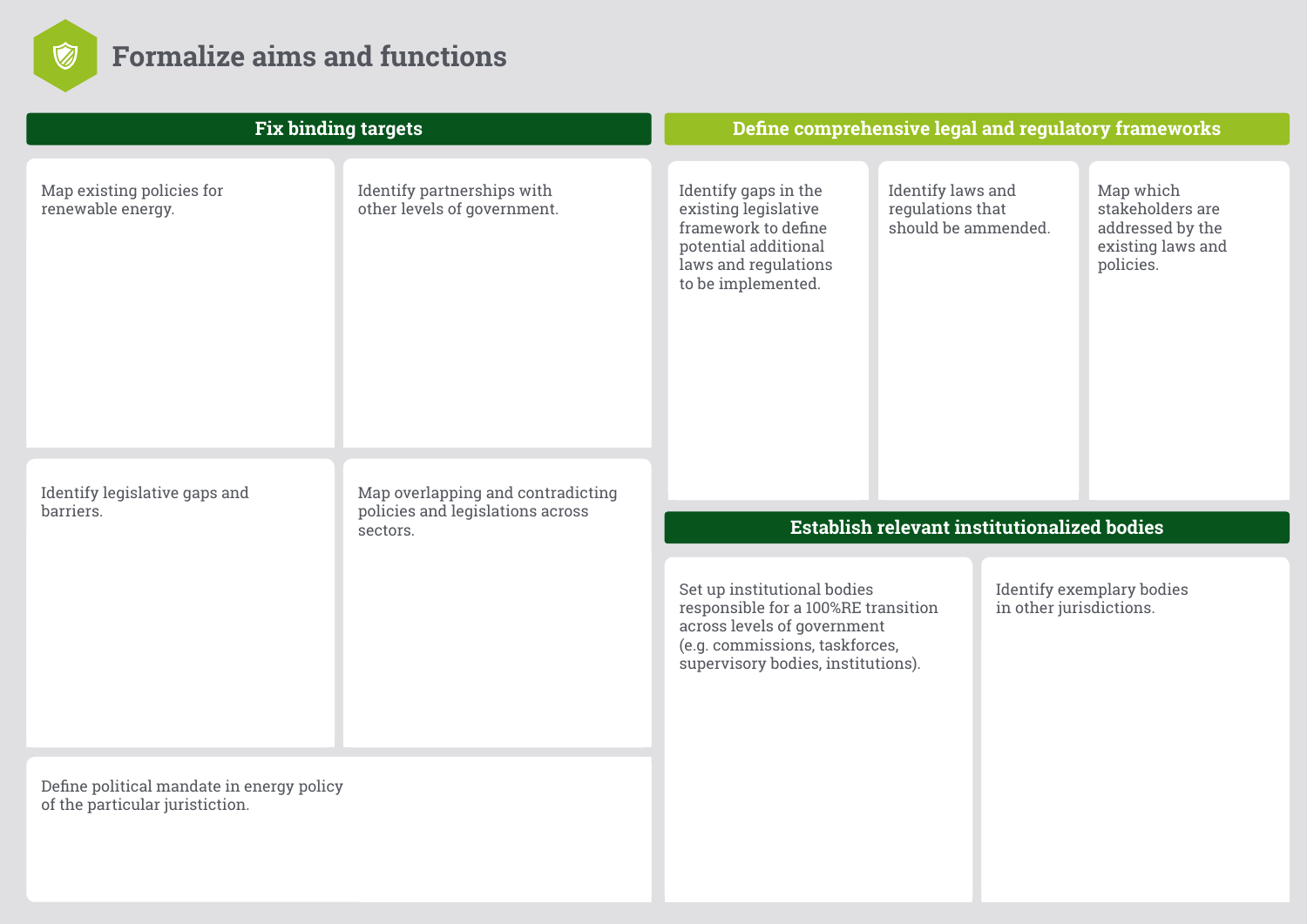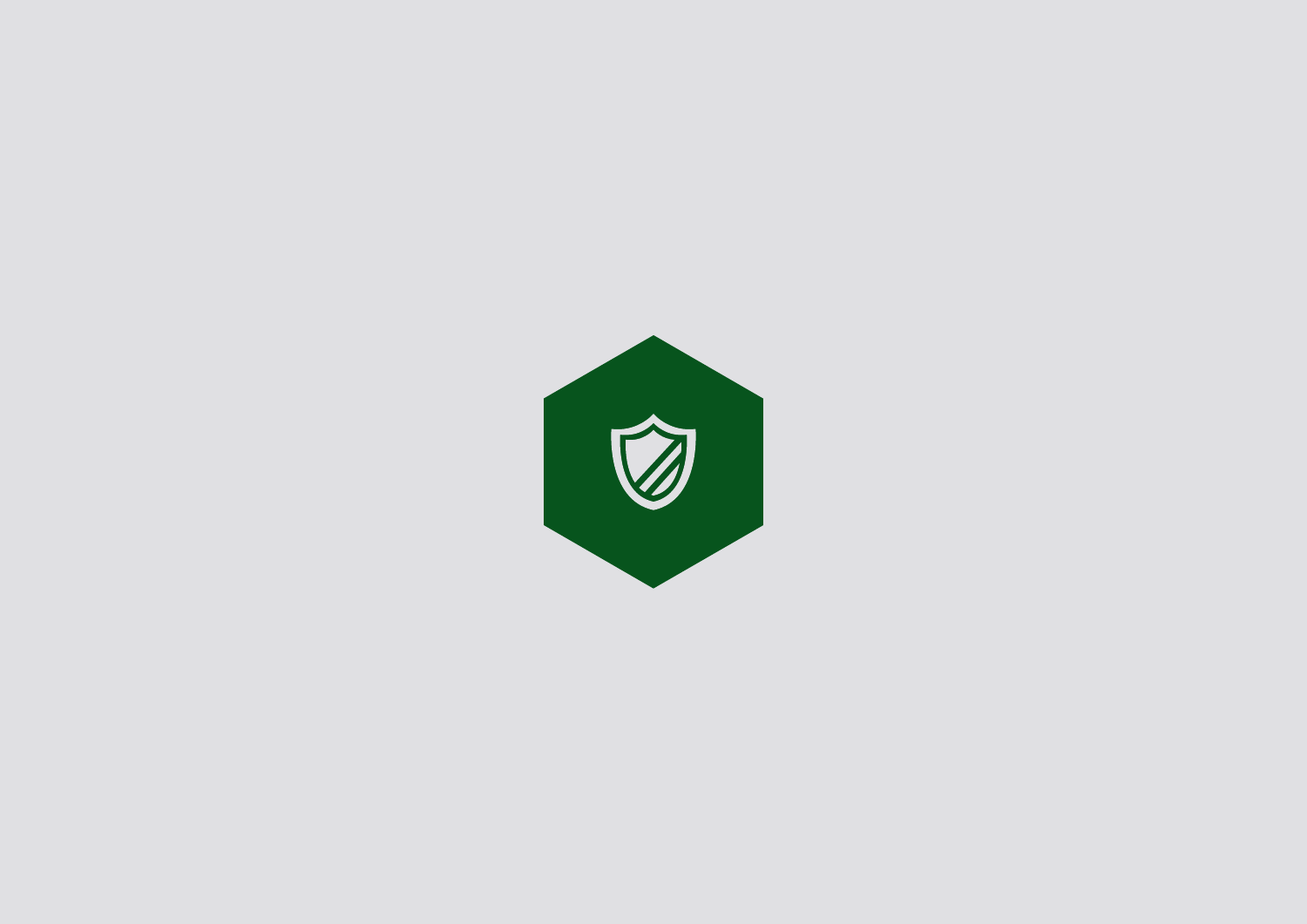

## **Promote energy conservation and efficiency**

|                                                                                                              | <b>Change behaviour</b>                                                                                   | <b>Retrofit existing built-environments</b>                                                                                                                                   |                                                                                                                   |  |  |
|--------------------------------------------------------------------------------------------------------------|-----------------------------------------------------------------------------------------------------------|-------------------------------------------------------------------------------------------------------------------------------------------------------------------------------|-------------------------------------------------------------------------------------------------------------------|--|--|
| Engage your community in local<br>decision making processes related to<br>energy consumption and production. | Define projects and platforms to<br>foster community engagement and<br>education particularily on energy. | Identify percentage of your GHG<br>emissions coming from buildings.                                                                                                           | Define energy efficiency<br>improvements to be implemented<br>in buildings and its potential<br>economic savings. |  |  |
|                                                                                                              |                                                                                                           | Define the kind of energy that is<br>used in the built environment<br>(e.g. embodied energy, operational<br>energy, on-site generation, passive<br>energy conservation etc.). | Identify winners and loosers of<br>efficiency measures.                                                           |  |  |
|                                                                                                              |                                                                                                           |                                                                                                                                                                               | Upgrade infrastructures and support efficient technologies                                                        |  |  |
| Map existing policy initiatives that target change<br>of behaviour with in a community or society.           |                                                                                                           | Identify inefficient infrastructures<br>in your community.                                                                                                                    | Identify efficiency potential<br>of sector integration and<br>infrastructural changes.                            |  |  |
|                                                                                                              |                                                                                                           | Identify winners and loosers of<br>measures.                                                                                                                                  |                                                                                                                   |  |  |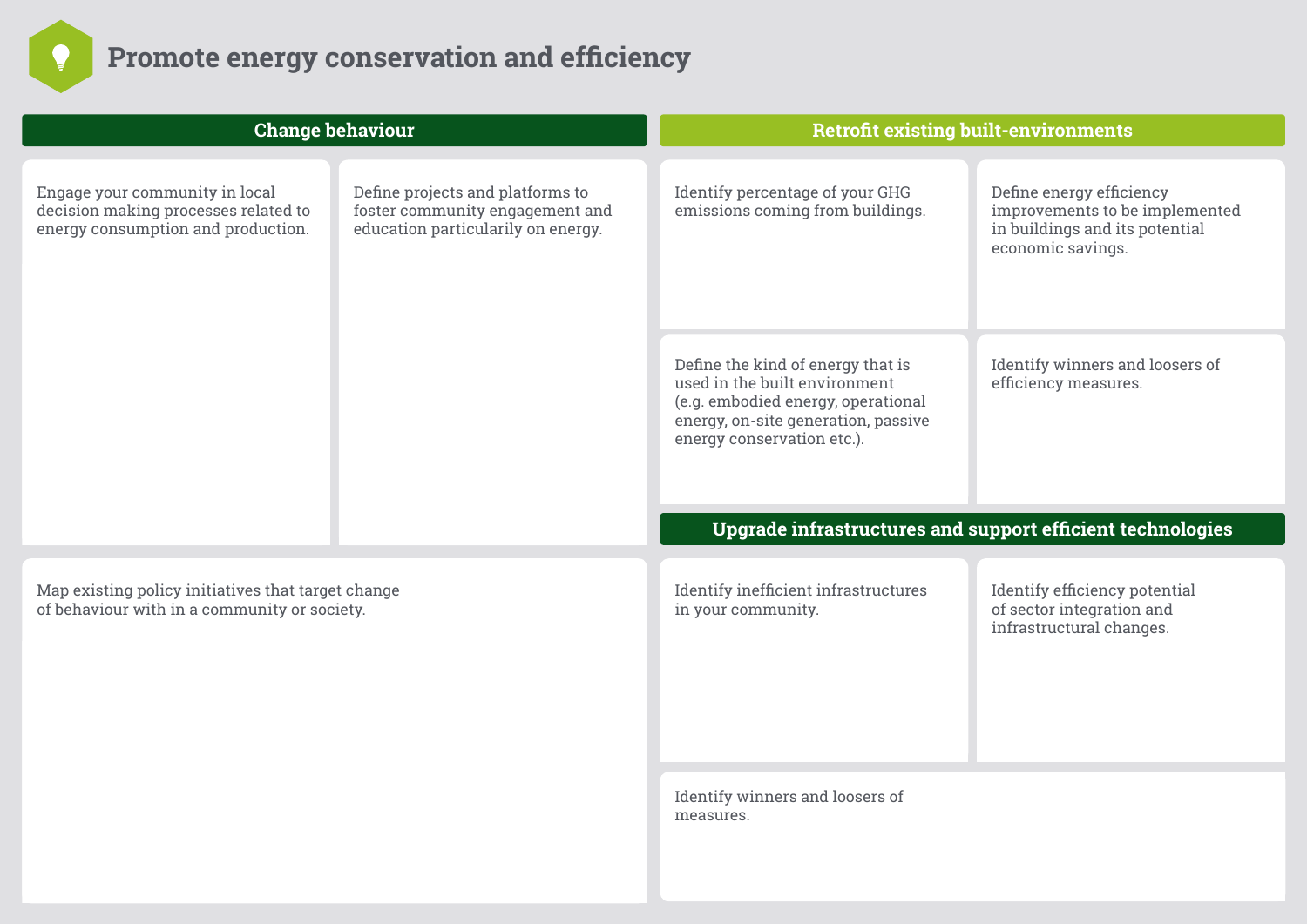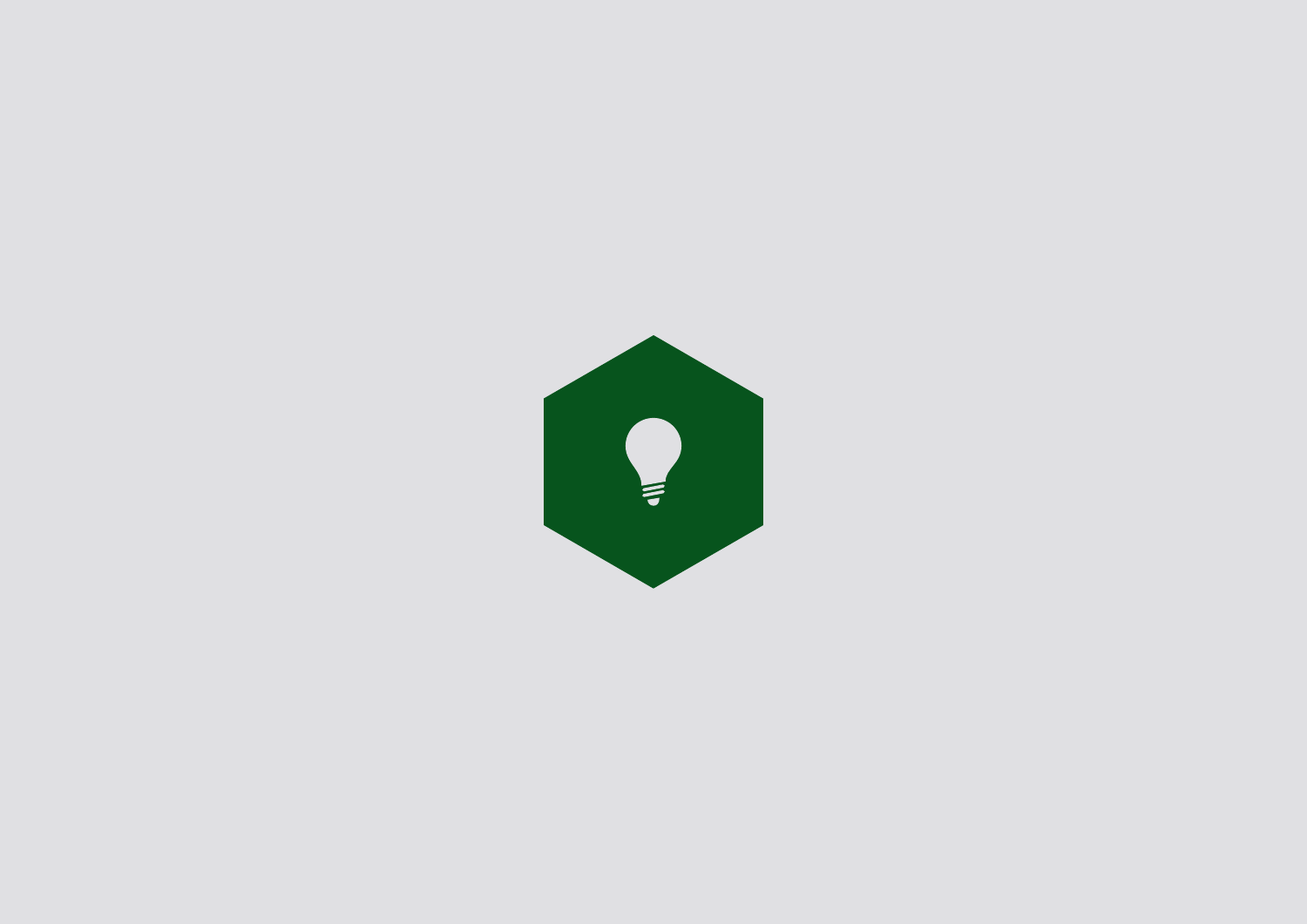

### **Increase and integrate RE across sectors**

|                                                                        | Increase renewable electricity generation                                                               |                                                                                                                                                                 |  | <b>Tackle the Built Environment Challenge</b>                                                                                                                                  |                                                                                                                                                  |  |
|------------------------------------------------------------------------|---------------------------------------------------------------------------------------------------------|-----------------------------------------------------------------------------------------------------------------------------------------------------------------|--|--------------------------------------------------------------------------------------------------------------------------------------------------------------------------------|--------------------------------------------------------------------------------------------------------------------------------------------------|--|
| List ways to support the creation of<br>new RE generation capacity.    |                                                                                                         | Support the creation<br>of new RE generation<br>capacity.                                                                                                       |  | Improve energy efficiency<br>(see overlaps with other<br>building blocks).                                                                                                     | <b>Support Demand-Side</b><br>Management and smart<br>infrastructure developments.                                                               |  |
|                                                                        |                                                                                                         | Identify the role of different<br>stakeholders in the current and<br>future energy infrastructure.                                                              |  | Identify opportunities to<br>integrate different sectors such<br>as electrification of heating/<br>cooling system to balance<br>variabilities and enhance<br>storage capacity. | Identify beneficials of a smart<br>energy system and adapt<br>finance mechanisms/energy<br>pricing.                                              |  |
|                                                                        | <b>Tackle mobility and transport challenges</b>                                                         |                                                                                                                                                                 |  | Modernize the grid and other infrastructure                                                                                                                                    |                                                                                                                                                  |  |
| Evaluate and assess<br>your community's<br>public transport<br>system. | Encourage active<br>mobility (walking<br>and sycling), public<br>transport and mix-use<br>developments. | Evaluate the<br>community's public<br>transport system<br>and analyse citizen's<br>mobility behaviour<br>incl. connection to<br>surrounding<br>regions/suburbs. |  | Assess the implications of<br>larger RE penetration in terms<br>of storage capacity, demand<br>side management and overall<br>infrastructural upgrade.                         | Improve and enlarge power network<br>infrastructure, storage options and<br>demand side management solutions<br>to accommodate larger RE shares. |  |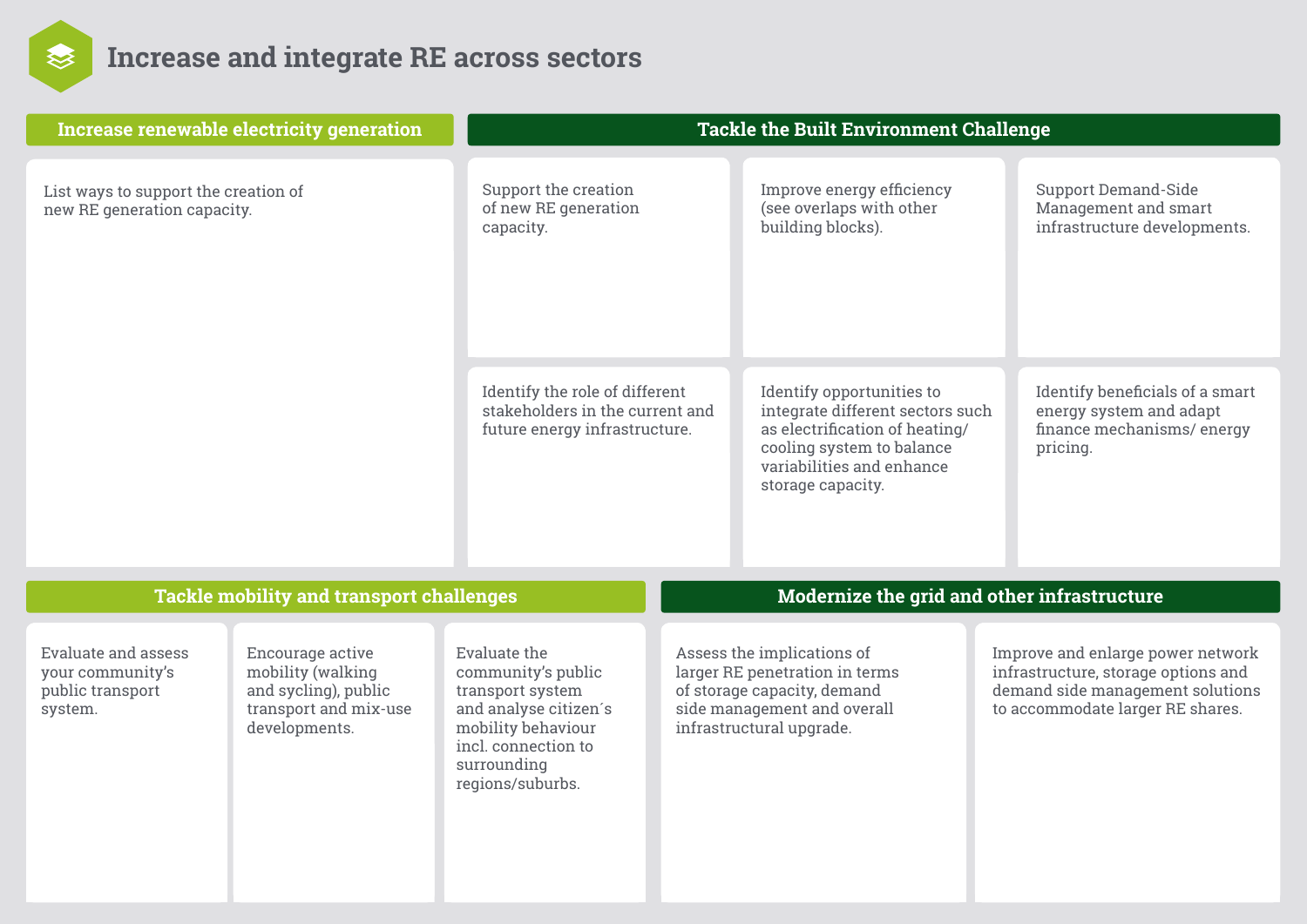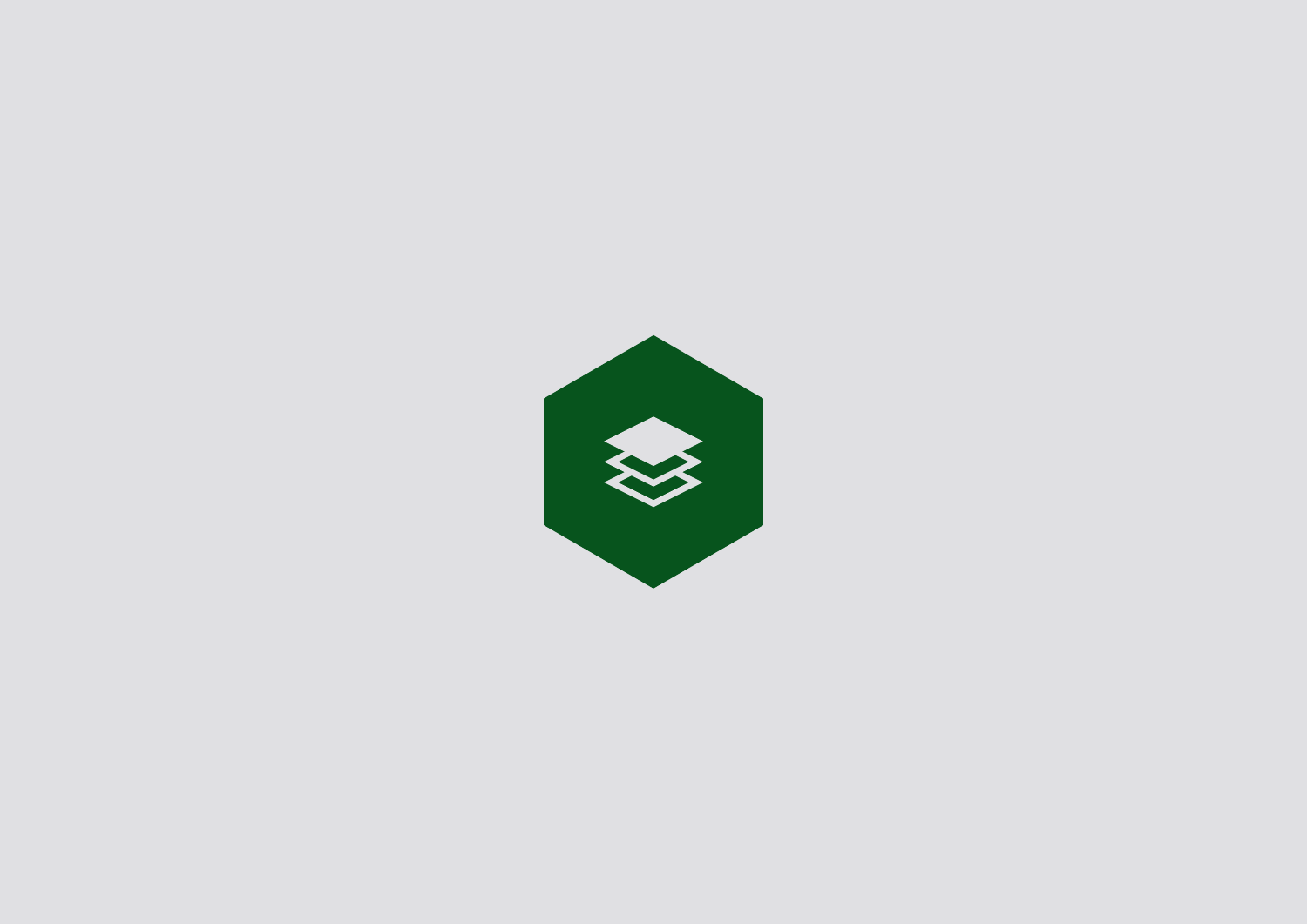$\mathbf{S}$ 

# **Identify financial resources**

| Introduce innovative and alternative financing mechanisms                                                                                        |                                                        |  |                                                                                                                            |                                                                                                                |                                   |                                              |                                                                                                                                                               |
|--------------------------------------------------------------------------------------------------------------------------------------------------|--------------------------------------------------------|--|----------------------------------------------------------------------------------------------------------------------------|----------------------------------------------------------------------------------------------------------------|-----------------------------------|----------------------------------------------|---------------------------------------------------------------------------------------------------------------------------------------------------------------|
| Map existing<br>financing<br>mechanisms for<br>building renewable<br>energy infrastructure<br>and implementing<br>energy efficiency<br>measures. | Identify finance gaps<br>to achieve 100% RE<br>target. |  | Map role of<br>stakeholders (incl.<br>citizens) in existing<br>finance mechanisms<br>and identify potential<br>innovation. | Explore finance<br>mechnisms<br>implemented by<br>other pioneering<br>institutions with<br>similar conditions. | of juristiction to<br>mechanisms. | Map political mandate<br>develop new finance | Develop or identify<br>decentralized<br>fiscal policies.                                                                                                      |
| Implement new mechanisms to<br>internalize externalities                                                                                         |                                                        |  | Introduce innovative and<br>alternative financing mechanisms.                                                              | Establish stable, long-term<br>support scheme.                                                                 |                                   | "Energy Efficiency" and                      | Define long-term and stable<br>support systems that encourage<br>investments in RE and categorize<br>them by "Energy Production",<br>"Consumption Reduction". |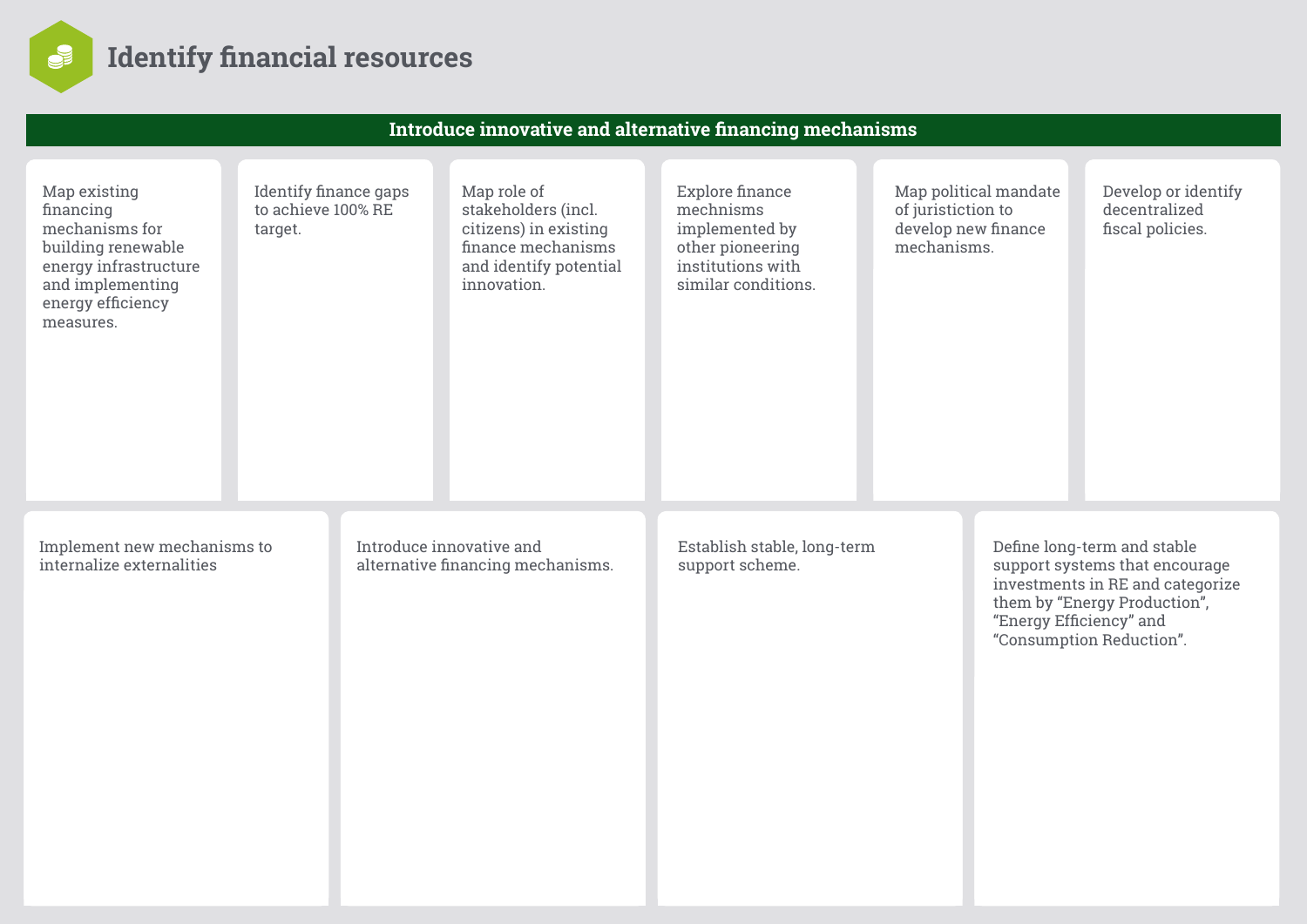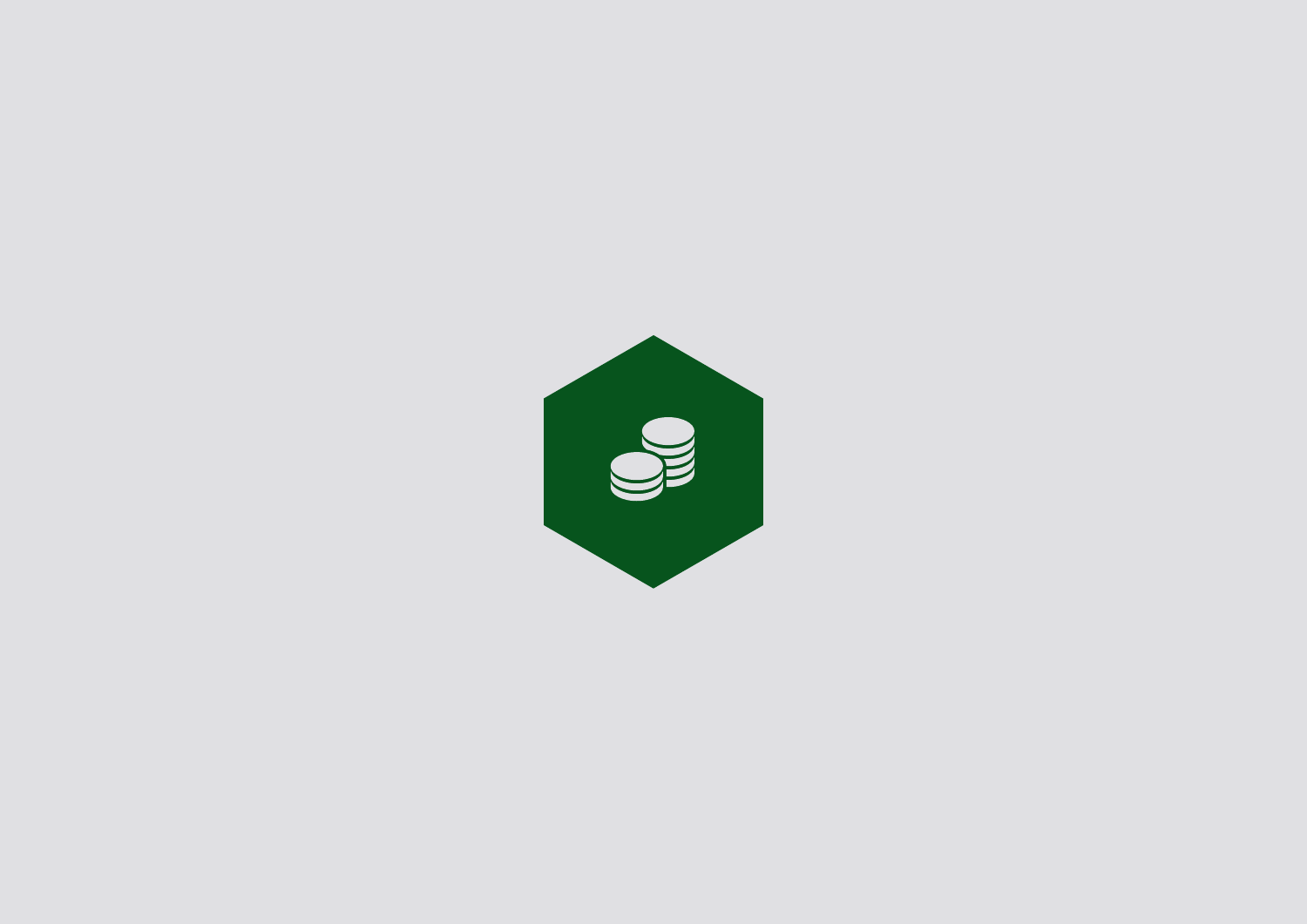

| <b>Ensure accountability and transparency</b>                                                                                                    |                                                                                | <b>Promote inclusive communication and outreach</b>                                                                                                                                          |                                                                                                                                                                  |  |  |
|--------------------------------------------------------------------------------------------------------------------------------------------------|--------------------------------------------------------------------------------|----------------------------------------------------------------------------------------------------------------------------------------------------------------------------------------------|------------------------------------------------------------------------------------------------------------------------------------------------------------------|--|--|
| Evaluate how transparent the<br>systems in place are and how this<br>affects citizen's participation.                                            | Develop mechanisms to ensure<br>accountability and transparency.               | Develop inclusive citizen<br>Define a communication strategy<br>consultation processes.<br>and identify channels to reach a<br>diverse range of actors.                                      |                                                                                                                                                                  |  |  |
|                                                                                                                                                  |                                                                                | Assess beneficiaries and loosers of the transition to 100% RE and<br>align the communication message based on this analysis.                                                                 |                                                                                                                                                                  |  |  |
| <b>Empower a decentralized and diversified energy transition</b>                                                                                 |                                                                                | Safeguard a socially just transition                                                                                                                                                         |                                                                                                                                                                  |  |  |
| Explore opportunities for new<br>actors such as citizens to become<br>active stakeholder (investor, owner,<br>member etc.) in the energy system. | Support community-based<br>cooperative models as part of the<br>energy market. | Assess number and the kind of<br>jobs in the conventional energy<br>sector (direct and indirect) and<br>define steps to facilitate a smooth<br>transformation of traditional<br>work forces. | Engage universities, vocational<br>schools, education centers to assess<br>potential of training measures for<br>workers from the conventional<br>energy system. |  |  |
| Assess socio-economic benefits of                                                                                                                |                                                                                |                                                                                                                                                                                              |                                                                                                                                                                  |  |  |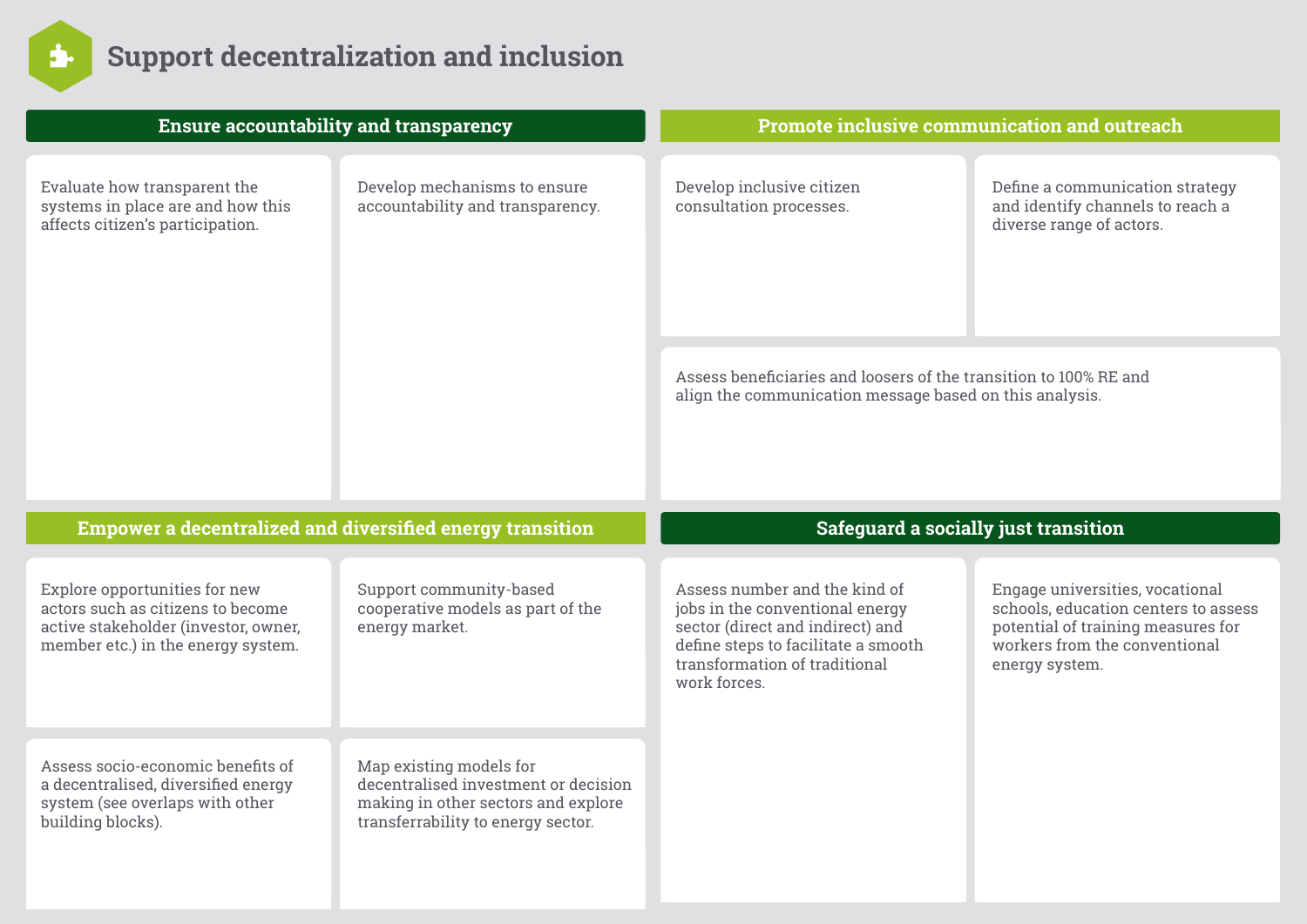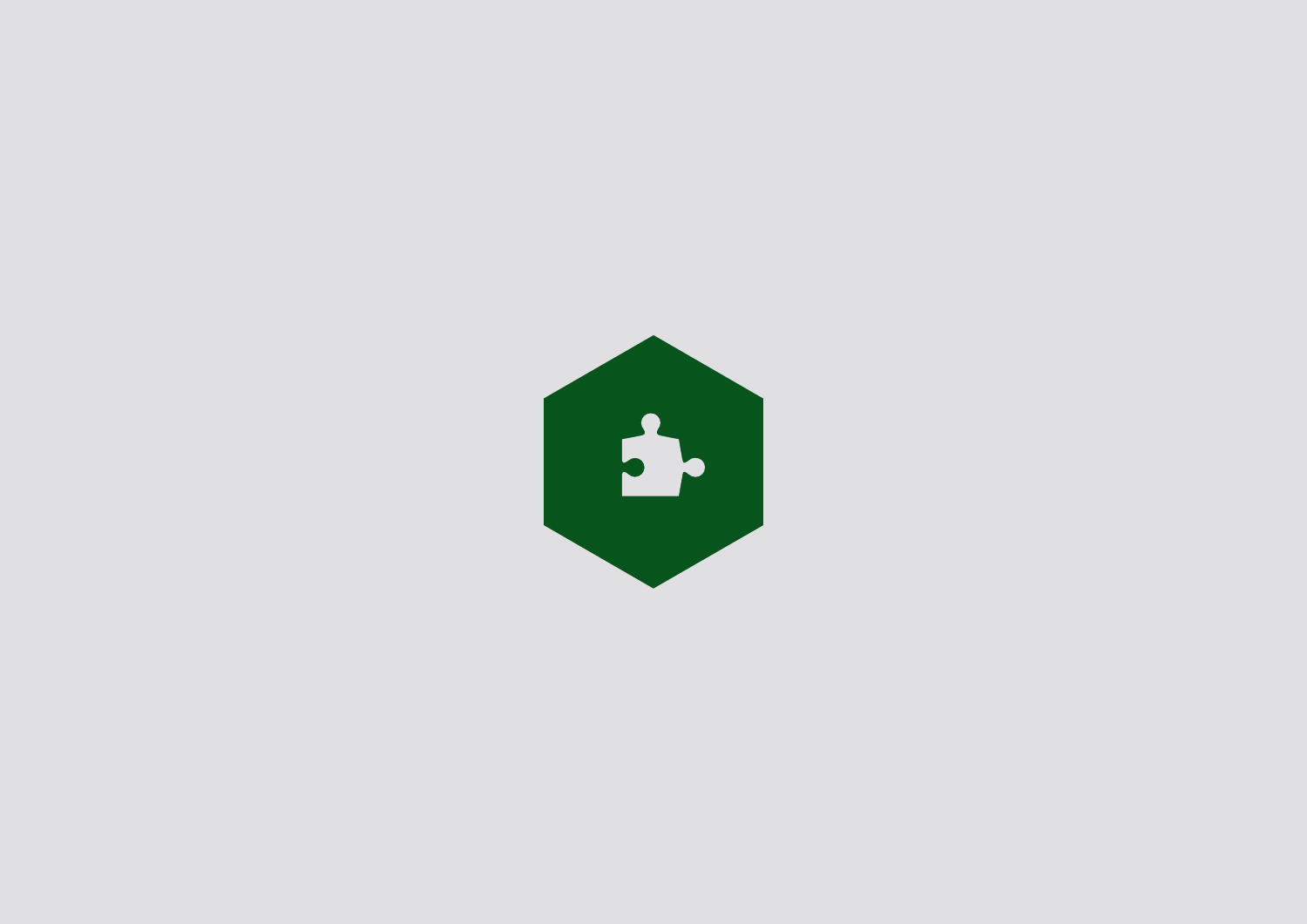#### **Nurture vertical and horizontal cooperation and integration SEPTE**

|                                                                                                                                     | <b>Further vertical cooperation</b> |                                                                    |  |                                                                                                                                                                                                                                                                                                                                                              |  |                                                                                                                                         |                                                                                                                                       |  |
|-------------------------------------------------------------------------------------------------------------------------------------|-------------------------------------|--------------------------------------------------------------------|--|--------------------------------------------------------------------------------------------------------------------------------------------------------------------------------------------------------------------------------------------------------------------------------------------------------------------------------------------------------------|--|-----------------------------------------------------------------------------------------------------------------------------------------|---------------------------------------------------------------------------------------------------------------------------------------|--|
| Map existing partnerships<br>with other governments and<br>institutions on local, national,<br>regional and international<br>level. |                                     | Assess benefits of existing<br>partnerships and potential gaps.    |  | Establish formal structures (if<br>not yet existent) to facilitate<br>vertical cooperation.                                                                                                                                                                                                                                                                  |  | Map needs for cooperation with<br>other governments on national,<br>regional and international level to<br>achieve the envisioned goal. |                                                                                                                                       |  |
|                                                                                                                                     |                                     |                                                                    |  |                                                                                                                                                                                                                                                                                                                                                              |  |                                                                                                                                         |                                                                                                                                       |  |
| Map existing partnerships<br>with neighbouring<br>juristictions as well as with<br>stakeholders within the<br>juristiction.         |                                     | Assess benefits of<br>existing partnerships and<br>potential gaps. |  | <b>Cultivate horizontal cooperation</b><br>Establish formal structures<br>Map needs for cooperation<br>with neighbouring<br>(if not yet existent) to<br>facilitate horizontal<br>juristictions as well as<br>with stakeholders within<br>cooperation.<br>the juristiction to achieve<br>the envisioned goal by<br>defining different roles<br>and functions. |  |                                                                                                                                         | Map political mandate<br>of different public<br>institutions within the<br>juristiction and assess<br>potential overlaps and<br>gaps. |  |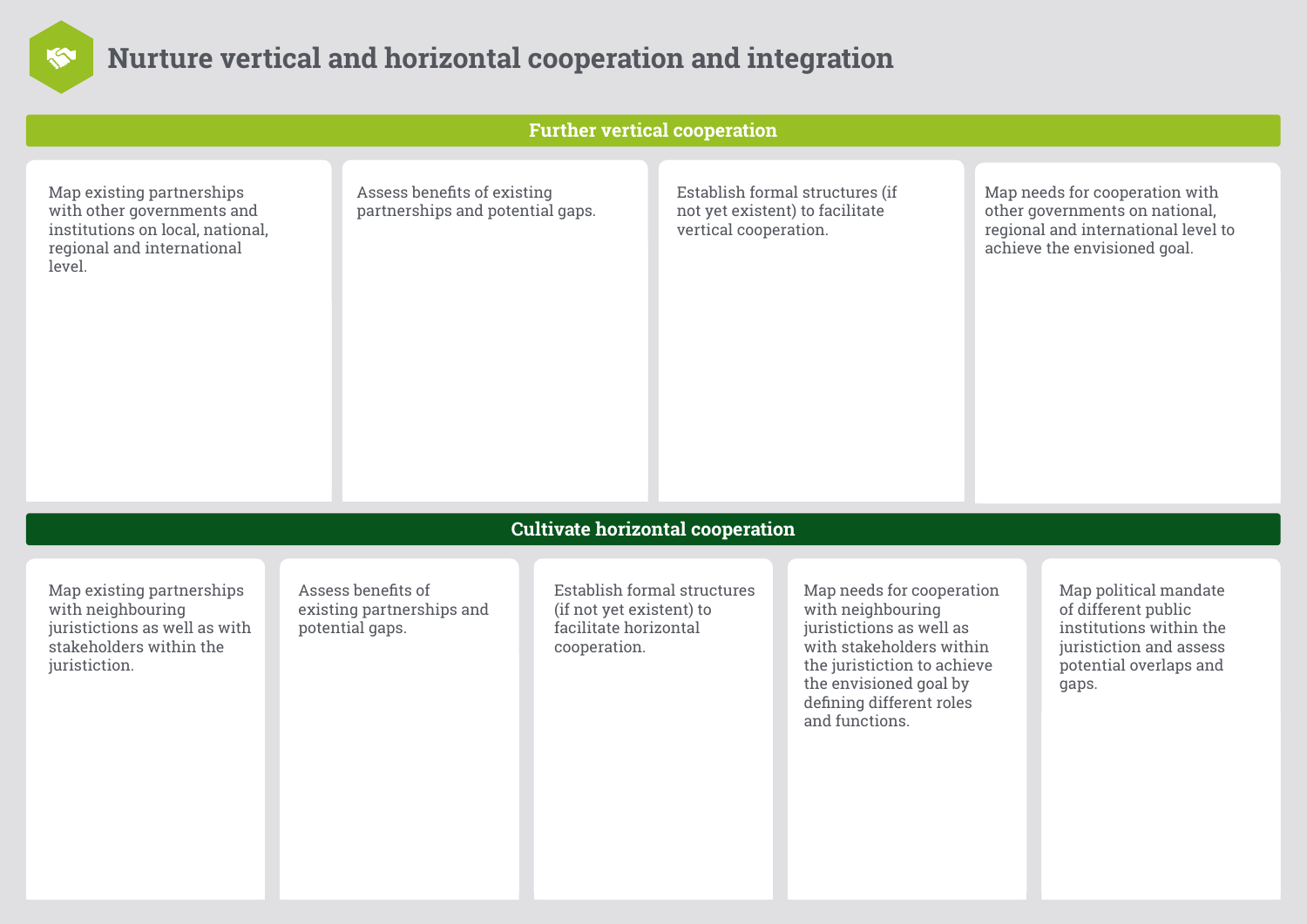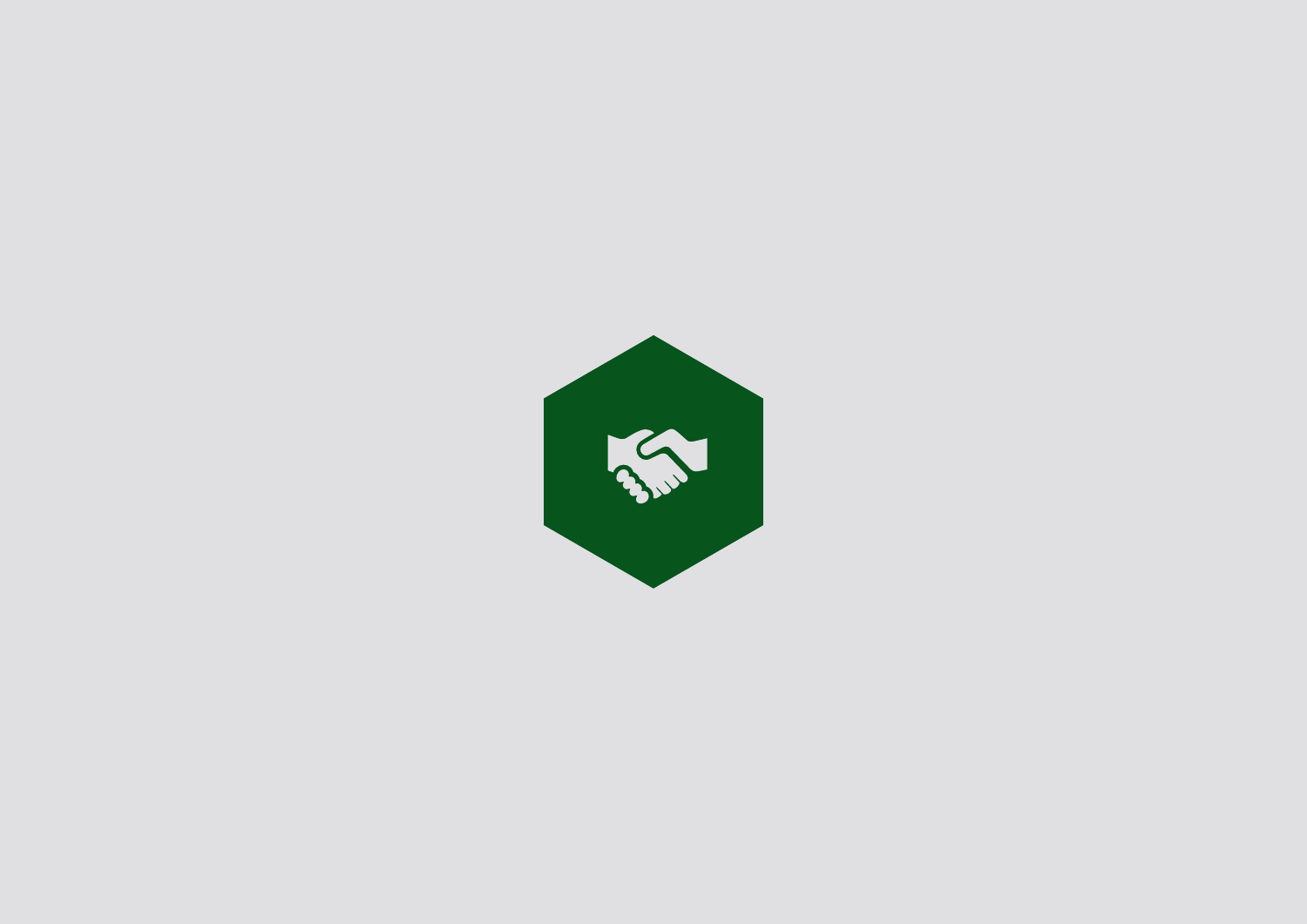

# **Promote knowledge generation and capacity building**

| Generate and disseminate specific knowledge                                      |                                                                     | Make knowledge and data accessible                                                              |                                                                                                |  |  |
|----------------------------------------------------------------------------------|---------------------------------------------------------------------|-------------------------------------------------------------------------------------------------|------------------------------------------------------------------------------------------------|--|--|
| Establish projects frameworks<br>that advance research and<br>capacity building. | Develop activities and programs to<br>facilitate knowledge sharing. | List tools where data and knowledge<br>can be easily shared and accessed.                       | Develop a space where different<br>actors can contribute into the<br>common pool of knowledge. |  |  |
|                                                                                  |                                                                     | Map role of stakeholders in existing<br>tools.                                                  | Assess which data is needed by<br>whom, who owns it and for whom it<br>is accessible.          |  |  |
|                                                                                  |                                                                     | Promote capacity building and training                                                          |                                                                                                |  |  |
| Map relevant stakeholders.                                                       |                                                                     | Develop and reinforce local<br>capacities and expertise for<br>necessary steps towards 100% RE. | Develop capacity building projects<br>to support and train staff.                              |  |  |
|                                                                                  |                                                                     | Define relevant capacities among<br>different stakeholders.                                     | Assess existing capacities and<br>expertise in the juristiction.                               |  |  |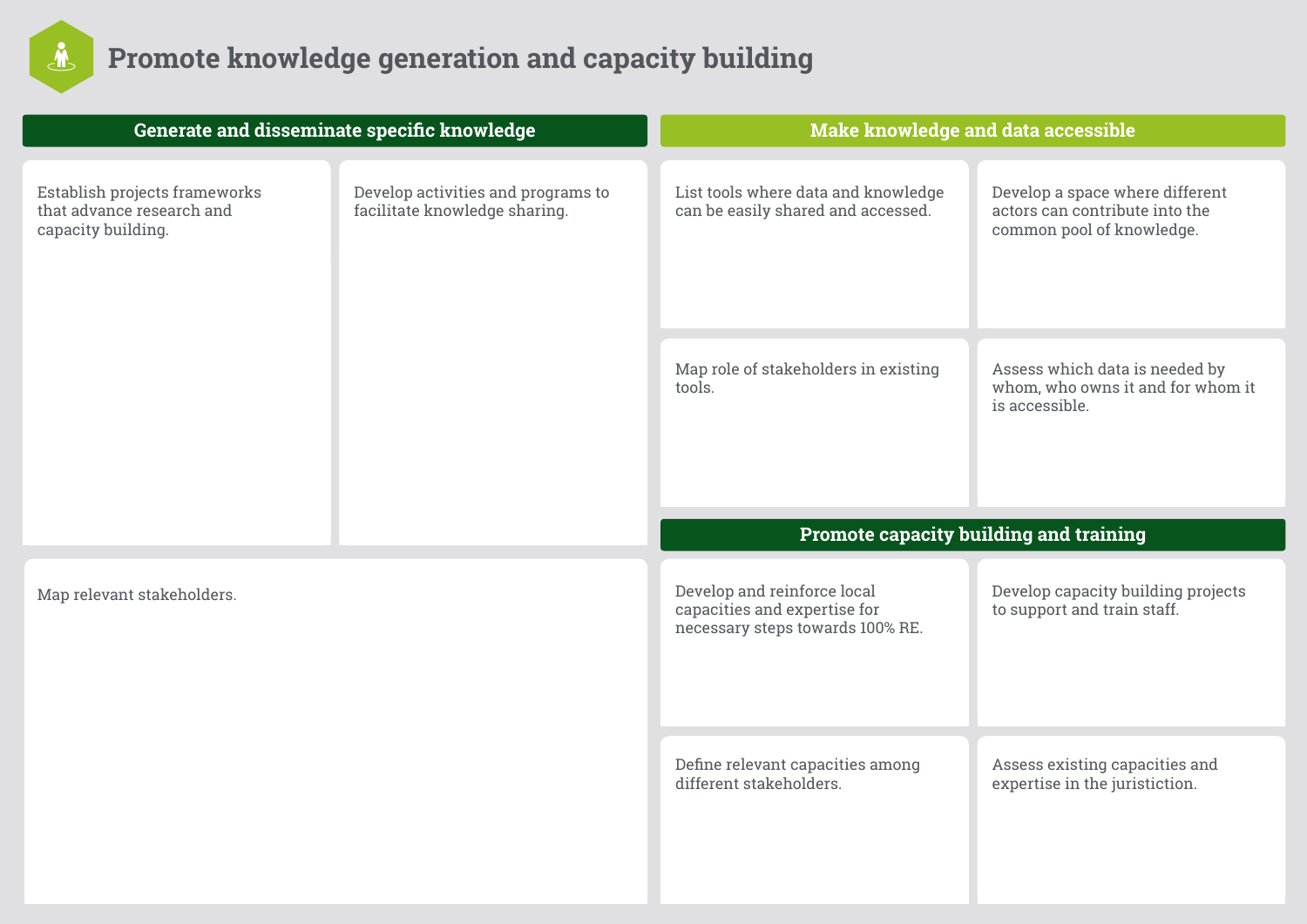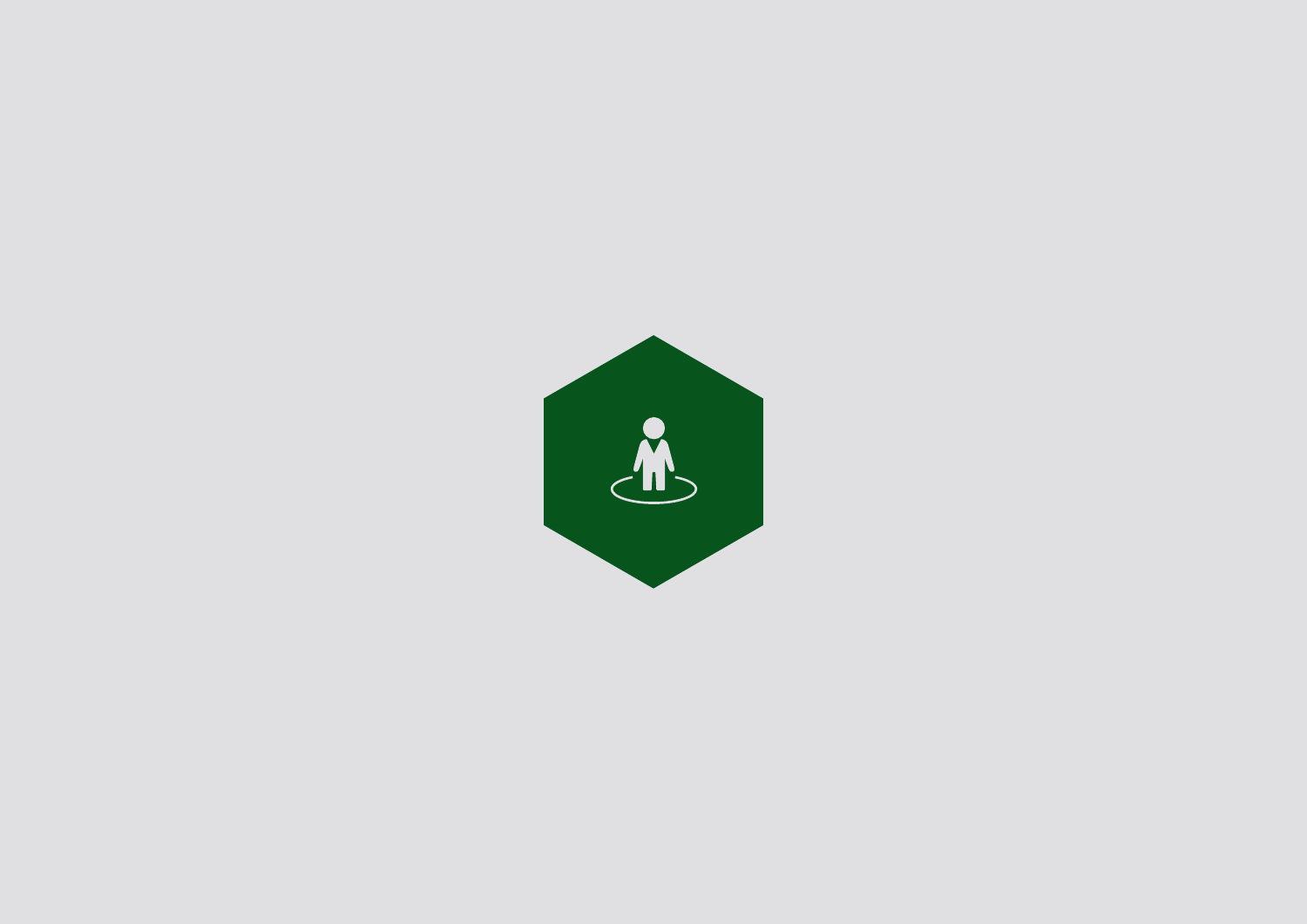

### **Engage in networks**

| Form and engage in local and regional networks                                  |                                                                  |                                                          |                                                              |                                                                               |                                                                               |  |  |
|---------------------------------------------------------------------------------|------------------------------------------------------------------|----------------------------------------------------------|--------------------------------------------------------------|-------------------------------------------------------------------------------|-------------------------------------------------------------------------------|--|--|
| Define potential<br>networks with other<br>local and regional<br>jurisdictions. | Define potential<br>networks with local<br>civil society groups. | Define potential<br>networks with the<br>private sector. | Map needs for<br>engaging in local and<br>regional networks. | Map existing<br>networks, the role of<br>their members and<br>potential gaps. | Define suitable focal<br>point within the<br>juristiction for the<br>network. |  |  |
|                                                                                 |                                                                  | しゅうしょう アイ・ファイル アイ・ファイル しょうしょう きょうしょう しょうしょ               |                                                              |                                                                               |                                                                               |  |  |

#### **Participate in international networks**

Map needs for engaging in international networks.

Map existing networks, the role of their members and potential gaps.

Define suitable focal point within the juristiction for the network.